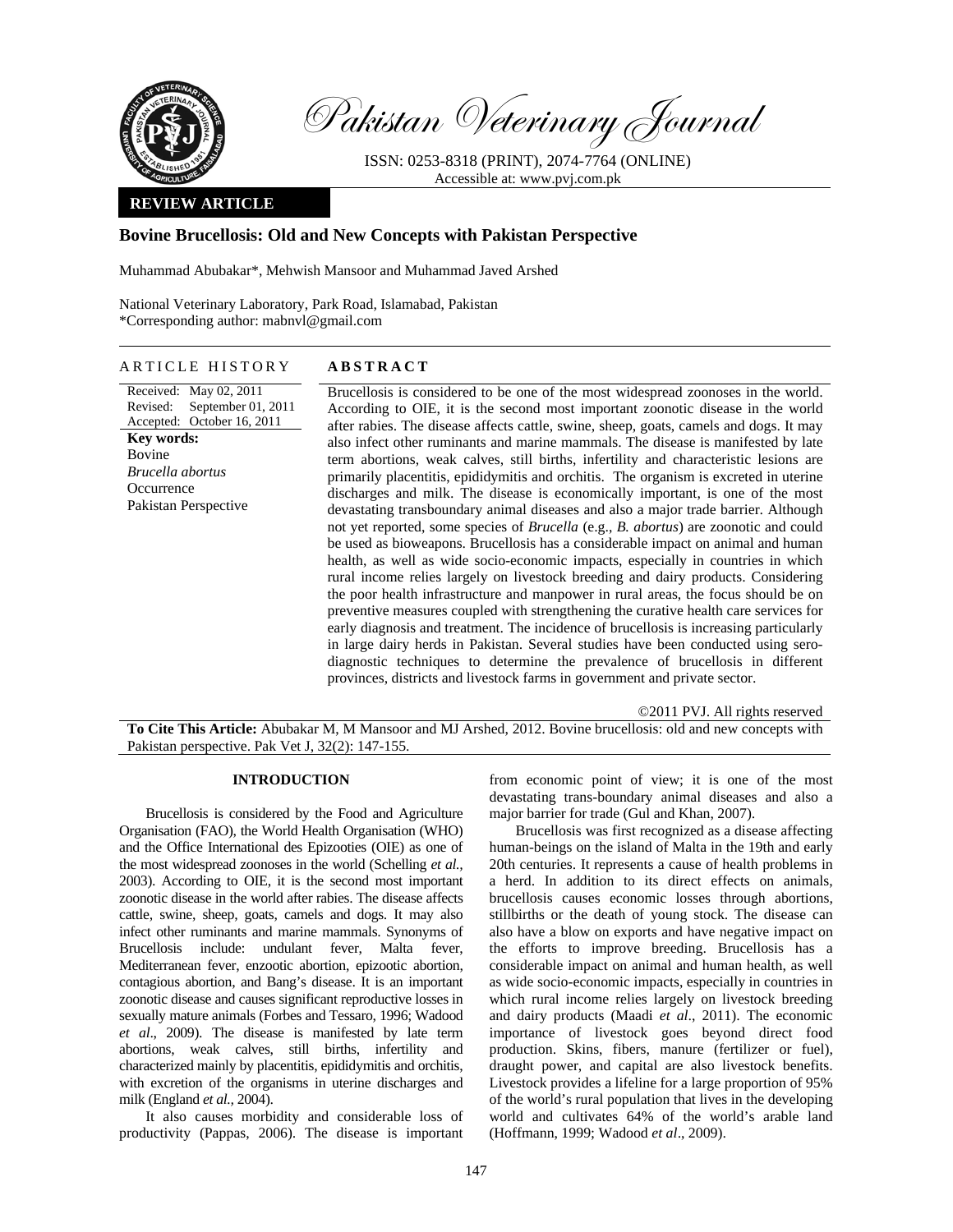Considering the poor health infrastructure and manpower in rural areas, the focus should be on preventive measure together with strengthening the curative health care services for early diagnosis and treatment. Measures against brucellosis should aim at the control and, if possible, the eradication of the agent in the animal reservoir. As the disease often goes undetected the identification of infected herds and animals is of prime importance. Studies by Aulakh *et al.* (2008) showed that brucellosis is widespread in cattle and buffaloes and the only alternative to control and eradicate the disease is a statutory mass vaccination of livestock.

**Zoonotic importance:** In humans, brucellosis can be caused by *B. abortus*, *B. melitensis*, *B. suis* biovars 1-4 and, rarely, *B. canis*. From public health view point, brucellosis is considered to be an occupational disease that mainly affects farm labor, slaughter-house workers, butchers, veterinarians (Yagupsky and Baron, 2005). Transmission typically occurs through contact with infected animals, materials with skin abrasions, inhalation of aerosols or ingestion of contaminated or unpasteurized dairy and food products (Young, 1998; Christopher *et al.,* 2010).

Worldwide prevalence of brucellosis in human population has been studied and reviewed. The Mediterranean Basin, south and Central America, Eastern Europe, Asia, Africa, the Caribbean and the Middle East are considered as high-risk countries. In the Eastern Mediterranean Region, the incidence of disease ranges from 1 per 100,000 to 20 per 100,000 populations. Brucellosis is endemic in Saudi Arabia, where the national sero-prevalence is 15% (Memish, 2001).

Mukhtar and Kokab (2008) showed that brucellosis is also a public health problem in Pakistan by conducting a sero-prevalence study of brucellosis in abattoir workers of Lahore. Symptoms in human brucellosis can be highly variable, ranging from non–specific, flu-like symptoms (acute form) to undulant fever which may progress to a more chronic form and can also produce serious complications affecting the musculoskeletal, cardiovascular, and central nervous systems, other problems like arthritis, orchitis and epididymitis. It also gives rise to a chronic granulomatous infection, causing clinical morbidity that requires combined prolonged antibiotic treatment (Baba *et al.,* 2001; Grillo *et al.,* 2006).

Human incidence of brucellosis can only be controlled by decreasing the incidence of disease in animals, especially livestock species. It is a serious public health challenge having socio-economic problems and an unaccounted financial burden which needs joint efforts, promotion of inter-sectoral action, regional and international cooperation, as well as technical and financial support.

### **ETIOLOGY**

Worldwide, six species of the genus *Brucella* have been recognized. The genus *Brucella* contains a group of very closely related bacteria. The first member of the group, *B. melitensis*, affects primarily sheep and goats, the second member of the group, *B. abortus*, affects primarily cattle while the other members include *B. suis*, *B. ovis*, *B. neotomae and B. canis* (Corbel, 1998). Cross transmission

of brucellosis can occur between cattle, swine, sheep, goats and other species including dogs, horses, bison, rein deer and camels (FAO, 2003).

*Brucella* is small, non-motile, anerobic, Gram-negative coccobacilli. The cells are short and slender; the axis is straight; the ends are rounded; the sides may be parallel or convex outwards. In length they vary from about 0.5 - 0.7  $\mu$ m, in breadth vary from 0.5 - 1.5  $\mu$ m, occurring singly, in pairs or short chains (Leslie *et al.,* 1998).

Unlike most bacteria, *Brucella* species are facultative intracellular pathogens (Jarvis *et al.,* 2002) and can usually be found in the reticulo-endothelial and reproductive systems. They grow rather slowly on ordinary nutrient media while their growth is improved by serum or blood. The ability of *Brucella* to replicate and persist in host cells is directly associated with its capacity to cause persistent disease and to circumvent innate and adaptive immunity (Fichi, 2003). The presence of rough or smooth lipo-polysaccharide correlates with the virulence of the disease and smooth are generally more virulent. *Brucella* species and their different biotypes are currently distinguished by differential tests based on serotyping, phage typing, dye sensitivity,  $CO<sub>2</sub>$  requirement, H2S production, and metabolic properties.

#### **TRANSMISSION**

*B. abortus* is transmitted by contact with the placenta, fetus, fetal and vaginal fluids from infected animals. Animals are infectious after either abortion or full-term parturition. *B. abortus* may also be found in the milk, semen, feces and hygroma fluids. Shedding in milk can be prolonged or lifelong or may be intermittent (Bercovich, 1998). Few infected cattle become chronic carriers. Infection usually occurs by ingestion and through mucous membranes, but *B. abortus* can be transmitted through broken skin. Although the mammary gland is usually colonized during the course of an infection, it can also be infected by direct contact, with subsequent shedding of the organisms in the milk (Stableforth, 1959).

Disease is spread through contamination of placental material and vaginal discharges of aborting animal (Woodhead and Aitken, 1889). *B. abortus* can also be spread through fomites. Reservoirs of infection have been reported in a wide range of domestic animals, birds and carnivores such as dogs. The transmission of brucellosis by ticks, fleas or mosquitoes from an infected herd to a non-infected herd has never been proven (OIE, 2009)*.*

*Brucella* can survive for longer periods in conditions of high humidity, low temperatures, no sunlight and in soil; and can remain viable for several months in water, aborted fetuses, and manure under appropriate conditions. However, the importance of their environmental persistence in manure and soil in regards to transmission is unclear as direct contact with infectious material appears to be most important for lateral transmission (McEwen and Paterson, 1939). In previously unexposed and unvaccinated cattle, *B. abortus* spreads rapidly and abortion storms are common. The most significant feature of bovine brucellosis epidemiology is the shedding of large numbers of organisms during the 10 days after abortion or calving of infected cows and the consequent contamination of the environment. The movement of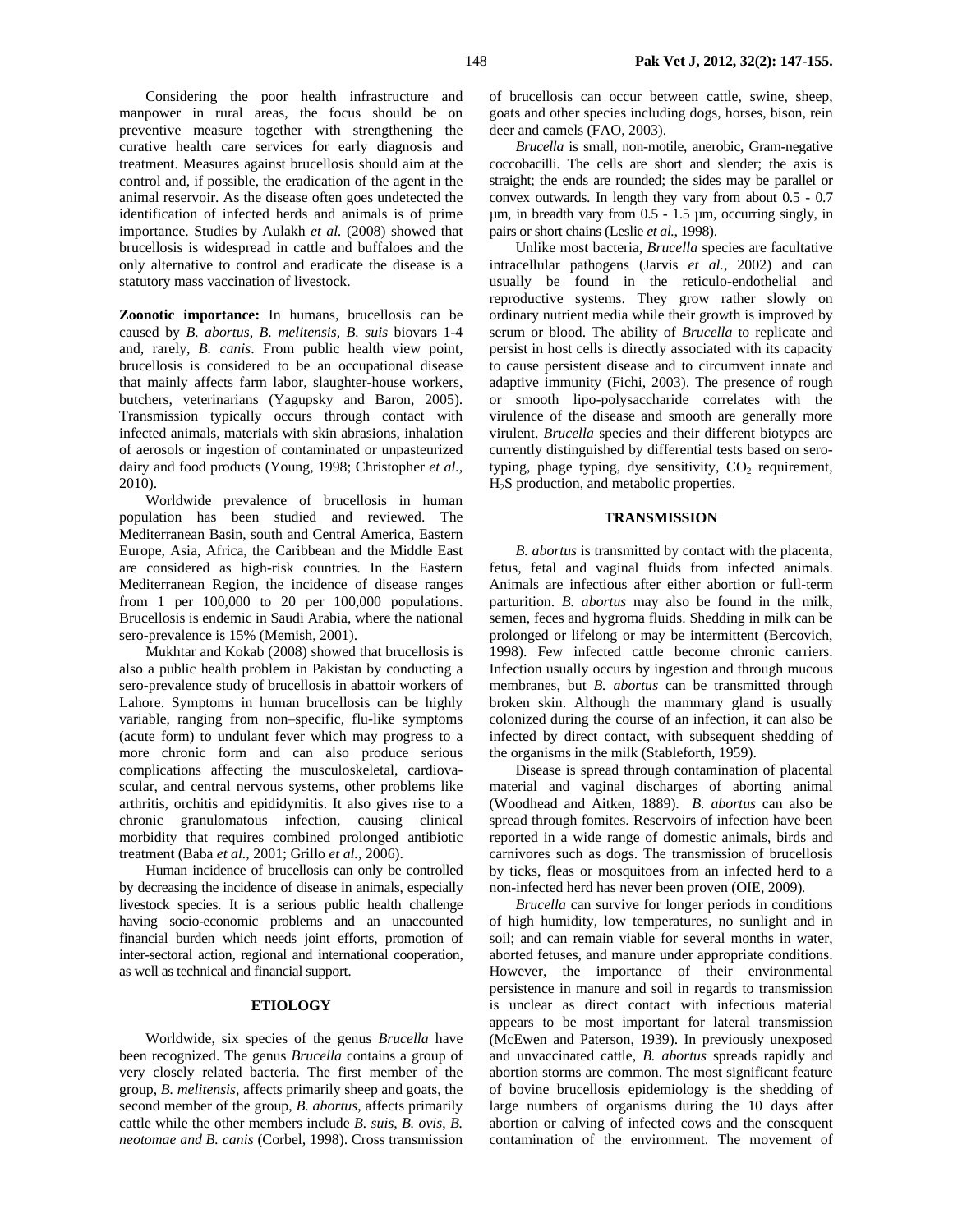infected cattle into a herd can result in transfer of the disease when cattle ingest the bacteria from aborted fetuses, placenta, and discharges from cows that have aborted or contaminated pasture or water (Park *et al.*, 2005).

## **GEOGRAPHICAL DISTRIBUTION**

Brucellosis is the most common zoonosis in the world, accounting more than 500,000 cases in animals and humans alike, annually (Pappas *et al.,* 2006). Though its distribution is worldwide; yet brucellosis is more common in countries with poorly standardized animal and public health programs. Advances in control and eradication practices have led to complete eradication from many developed countries like USA, Israel, Canada, Japan & New Zealand, however it remains an uncontrolled problem in highly endemic areas such as Africa, Middle East, Asia and Latin America (Refai, 2000).

Geographically brucellosis has been reported in Asia, Africa, South and Central America, the Mediterranean Basin, Sahara (McDermott and Arimi, 2002) and the Caribbean and these are the regions where cattle raising are mostly preferred. Infected or exposed animals have also been found along the Atlantic and Pacific coasts of North America; the coasts of Peru, Australia, New Zealand and Hawaii (OIE, 2009).

Incidence of brucellosis is reported to be the highest in bovines and prevalence range of 0.85-23.3% has been reported from a wide range of countries. In camels, brucellosis has been reported from Arabian and African countries (0.0-17.20%) (Refai, 2000). Brucellosis is widespread in African countries, although with varying prevalence (Thimm and Wundt, 1976).

The worldwide distribution of brucellosis has been reviewed by Memish and Balkhy (2004). They observed that in Central American countries, bovines are the most affected hosts with herd infection rates ranging from 10- 25%. In Mexico, brucellosis is one of the most serious bacterial diseases in livestock and humans alike, even after the development of control strategies at national level. Brucellosis has been a well-known disease in Latin American countries with prevalence rates of 10-25%. The Netherlands and England were considered to be free of bovine brucellosis by the turn of the century (Godfroid and Kashbohrer, 2002).

Brucellosis-positive herds were still reported in France, Ireland and Italy, but the incidence has been declining (Godfroid *et al.,* 2002). In the countries of central and south-eastern Europe, namely Greece, Macedonia, Yugoslavia and Bulgaria, sheep and goats remain a major reservoir of the disease, while cows are less important hosts (Taleski *et al.,* 2002). While bovine, caprine, ovine and porcine brucellosis exist in most sub-Saharan African countries, the true prevalence is either poorly reported or completely unknown (McDermott and Arimi, 2002). High incidence of brucellosis has also been reported from Sub continent particularly India and Pakistan (Park *et al.*, 2005).

# **OCCURRENCE IN PAKISTAN**

Although the exact incidence of bovine brucellosis in Pakistan is unknown but it has been reported to vary from 3.25 to 4.4% in different areas of Pakistan (Naeem *et al.,*  1990). The incidence of brucellosis in Pakistan is increasing particularly in large dairy herds. Several studies have been conducted using sero-diagnostic techniques to determine the prevalence of brucellosis in different provinces, districts and livestock farms in government and private sector. A very limited review literature is present about the prevalence of brucellosis at national level.

In a cross sectional study conducted by Abubakar *et al.* (2010) to determine sero-prevalence of *B. abortus* in Punjab at village level, it was found to be 5.06% in cattle as compared to 7.74% in buffaloes. They further confirmed that the incidence of brucellosis increased with age after testing the sera of animals from different age groups utilizing ELISA as confirmatory diagnostic tool. Shafee *et al.* (2011) found the overall prevalence of Brucellosis in Quetta to be 3 and 8.5% in cattle and buffaloes using MRT and i-ELISA, respectively.

To assess the current situation of brucellosis at various government and private farms in Kohat, serological survey in cattle & sheep/goats was conducted by Hamidullah *et al.* (2009). In their study, 17.58% cattle and 32.5% sheep/goats were found sero-positive. Earlier, Qureshi and Masood (1988) reported 14.2% brucellosis in cattle at livestock farms. Ahmed and Munir (1995a) reported the prevalence of brucellosis in different livestock species in Pakistan to be 5.78, 9.33, 4, 5.05 and 5.56% in horses, dogs, poultry, buffaloes and cattle, respectively.

**Relationship of disease with livestock production systems:** In Ethopia, Gebretsadik *et al.* (2007) conducted sero-epidemiological investigation of bovine brucellosis in the extensive cattle production system. Herd-level seroprevalence in the transhumant management system which was found to be 80% was significantly higher than prevalence in the sedentary system. Similar observations are made by several researchers form other countries (Kagumba and Nandokha, 1978; Maiga *et al.,* 1996).

Higher sero-prevelance rate in extensive cattle production system could be attributed mainly to the large herd size and movement of herds. According to one finding, large herd size enhances the exposure potential through increased contact within the herd and with other infected herds, common feeding and watering points and relatively poor management, thus promoting transmission of disease (Hellmann *et al.,* 1984; Omer *et al.,* 2010).

Moreover, it was observed that cattle herds in sedentary system are small in size and sedentary with little possibility of contact with other infected herds, thus, there was less risk of acquiring the disease. Several studies in this regard have also been conducted in Pakistan. It was shown that the incidence of disease is higher in animals kept at organized farms rather than small holdings (Ahmad *et al.,* 1990; Ahmad *et al.*, 1994**;** Ahmed and Munir 1995b; Lodhi *et al.,* 1995). The reason being increased herd densities and lack of proper management facilities at farm level.

**Risk Factors for Brucellosis:** There are so many factors that can affect the pervasiveness of brucellosis in various species of livestock. Prevalence of brucellosis can vary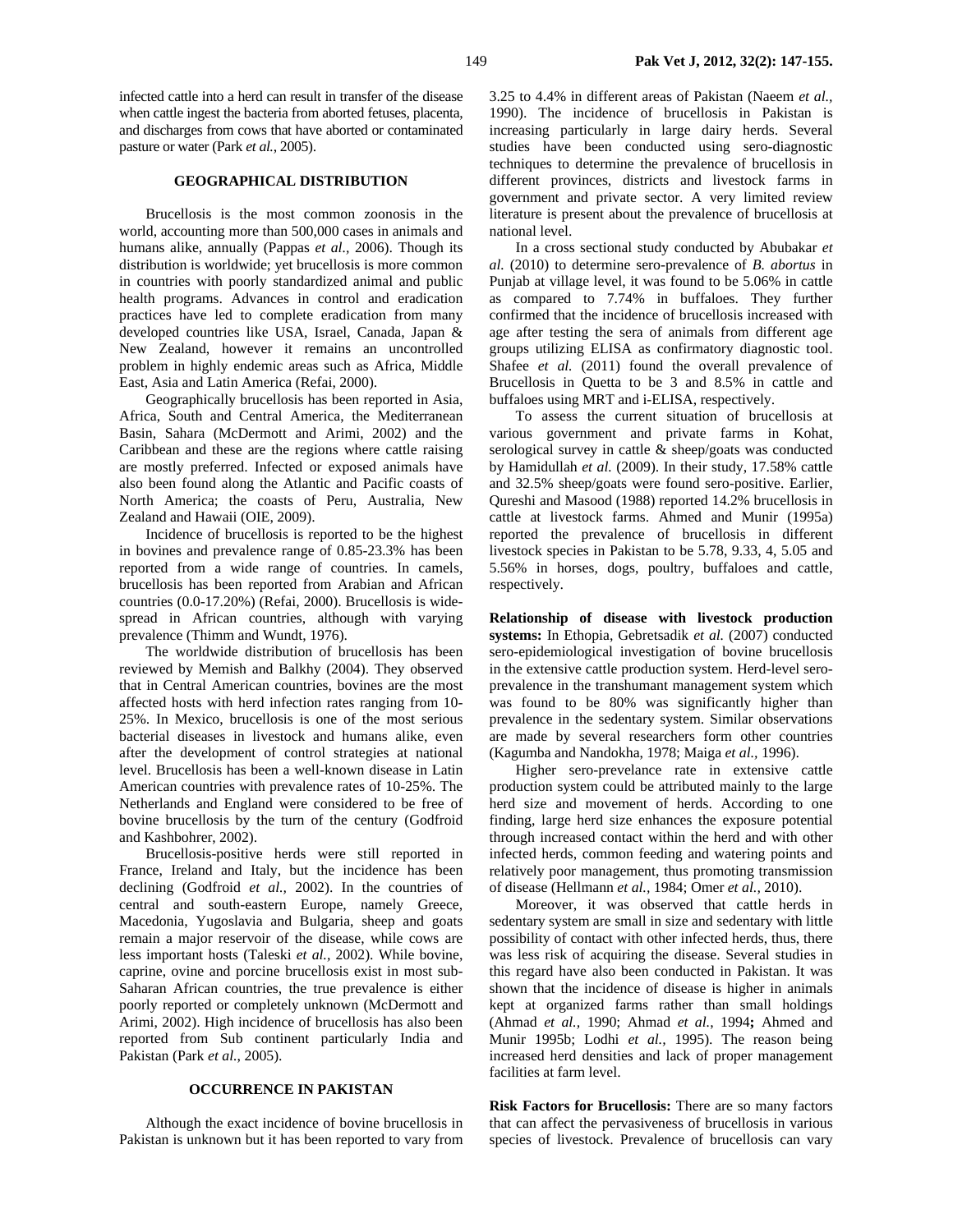according to climatic conditions, geography, species, sex and age (Gul and Khan, 2007). Brucellosis occurs in sexually mature animals, the bacteria localizing mainly in the reproductive tract especially in pregnant animals; there is also evidence that mammary gland may be even more favored for localization than the reproductive tract (Anonymous, 2007).

Age-wise prevalence has also been studied by Abubakar *et al.* (2010) who showed that the incidence of brucellosis increased with age, and the incidence is high in sexually mature animals. Similar results were presented by Aulakh *et al.* (2008) who studied age-wise prevalence of brucellosis in cattle in Punjab (India). It has been reported by different workers that brucellosis is highly prevalent in mature females and males are less affected (Hussein *et al.,* 2005). However, there are controversies regarding this statement.

In general, brucellosis can be found in any season of the year. The epidemic peak occurs from February to July and is closely related to the months associated with delivery and abortion in animals (Shang *et al.,* 2002). In humans, prevalence of the disease is high (39.5%) in summer season (Salari *et al.,* 2003).

## **DIAGNOSIS OF BRUCELLOSIS**

The development of a definitive diagnostic test for brucellosis remains an elusive target. Ever since the development of the first serologic test for brucellosis by Bruce more than a century ago; a definitive diagnostic technique has been actively pursued. In a herd, the most important tool for correct diagnosis of disease without laboratory aid is on the basis of the most obvious clinical sign i.e., persistent late-term abortion rates of >5% in the herd (Martin- Mureno *et al.,* 1983). However, other causes of abortion should also be considered and the disease should be differentially diagnosed from other diseases like trichomoniasis, vibriosis, leptospirosis, listeriosis, infectious bovine rhinotracheitis and various mycoses on the basis of clinical signs, history and the most important serological analysis. As signs and symptoms of brucellosis are unspecific, culture and serology are necessary for diagnosis (Colmenero *et al.,*  1996). Some general laboratory findings might suggest the diagnosis e.g., leukopenia and relative lymphocytosis (Martin-Moreno *et al.,* 1983; Schussler *et al.,* 1997). Liver enzymes are also found to be elevated in many cases.

Serological tests are relatively easy to perform and provide a practical advantage in detecting the prevalence of *Brucella* infection. Classically, direct diagnosis is performed by cultivation in artificial media, with posterior identification of the isolates by its morphology and growth characteristics of the colonies, however; disadvantages of these procedures are the high costs, time necessary for growth and identification of the isolates, apart from high risk for personnel (Fekete *et al.,* 1992).

The criterion standard test for diagnosis of brucellosis is the isolation of the organism from the blood or tissues (e.g., bone marrow, liver aspiration).The sensitivity of blood cultures is usually between 40-50%. Any fluid can be cultured (e.g., synovial, pleural, cerebrospinal), but the yield is usually low. Evaluation of cerebrospinal fluid

reveals a mild-to-modest lymphocytic pleocytosis in 88- 98%. Protein levels are elevated in conjunction with normal glucose levels (Gotuzzo *et al.,* 1986).

Accurate diagnosis of brucellosis requires bacteriological isolation and detection of the pathogen in the laboratory, which is impractical for regular screening of large populations (Lulu *et al.,* 1988; Yagupsky, 1994). Serological tests can be nonspecific owing to crossreaction or sub-sensitive or high immunity reactions, depending on sub-clinical or endemic prevalence of the disease (Ariza *et al.,* 1992; Weynants *et al.,* 1996; Godfroid *et al.,* 2002). However, accurate diagnosis of brucellosis has some constraints.

In field conditions, it is quite difficult to differentiate between the antibody titers of vaccinated and infected animal and there is not even a single test which is able to do so. Thus, sera are usually screened with any simple test of high sensitivity and then positive results are confirmed with a more elaborate test of high specificity. For this purpose, some indirect (Alonso *et al.,* 1988) and competitive (Asarta, 1989) enzyme-linked immunosorbent assays, the complement fixation test and gel precipitation tests (Alonso *et al.,*1988) have been proposed or used as confirmatory tests.

**Screening tests:** *Brucella* Milk Ring Test can be for screening the herd and to indicate level of infection in a herd. The test can be applied to monitor the dairy herds at regular intervals. Although relatively cheap and easy to perform, this test does not give accurate results. There are a high percentage of false positive results.

**Standard tests:** Standard tests for the diagnosis of brucellosis are Rose Bengal Precipitation Test (RBPT), Serum Agglutination Test (SAT) and Complement Fixation Test (Memish and Balkhy, 2004). Rose Bengal Precipitation Test and Serum Agglutination Test are quantitative measurements of antibodies and are affected by many factors. RBPT which was officially introduced in Britain in 1970 is rapid, simple and sensitive but it has moderate specificity (Falade, 1983). Thus, the positive predictive value of this test is low and a positive result is required to be confirmed by some other more specific test like ELISA. However, the negative predictive value of RBPT is high as it excludes active brucellosis with a high degree of certainty (Gul and Khan, 2007). A test based prevalence study of brucellosis in Pakistan using RBPT by Omer *et al.* (2000) showed the incidence of 35.90% in cattle, 33.3% in sheep, 16.70% in goats and 3.10% in camels.

A sero-surveillance study conducted by Lodhi *et al.*  (1995), for Faisalabad and surrounding areas revealed that sero-positive percentage obtained through RBPT and SAT was 12.6 and 2.4%, respectively. They suggested further studies to recommend more accurate and standard protocol for diagnosis. In another study, by Nasir *et al.* (2004), sero-prevalence of Brucellosis at government and private farms in Punjab was confirmed using RBPT and SAT. Results of two sero-diagnostic tests indicated that RBPT detected higher percentage of sero-positive animals as compared to SAT.

**Bacteriological Identification:** The absolute diagnosis of brucellosis requires isolation of the bacterium from blood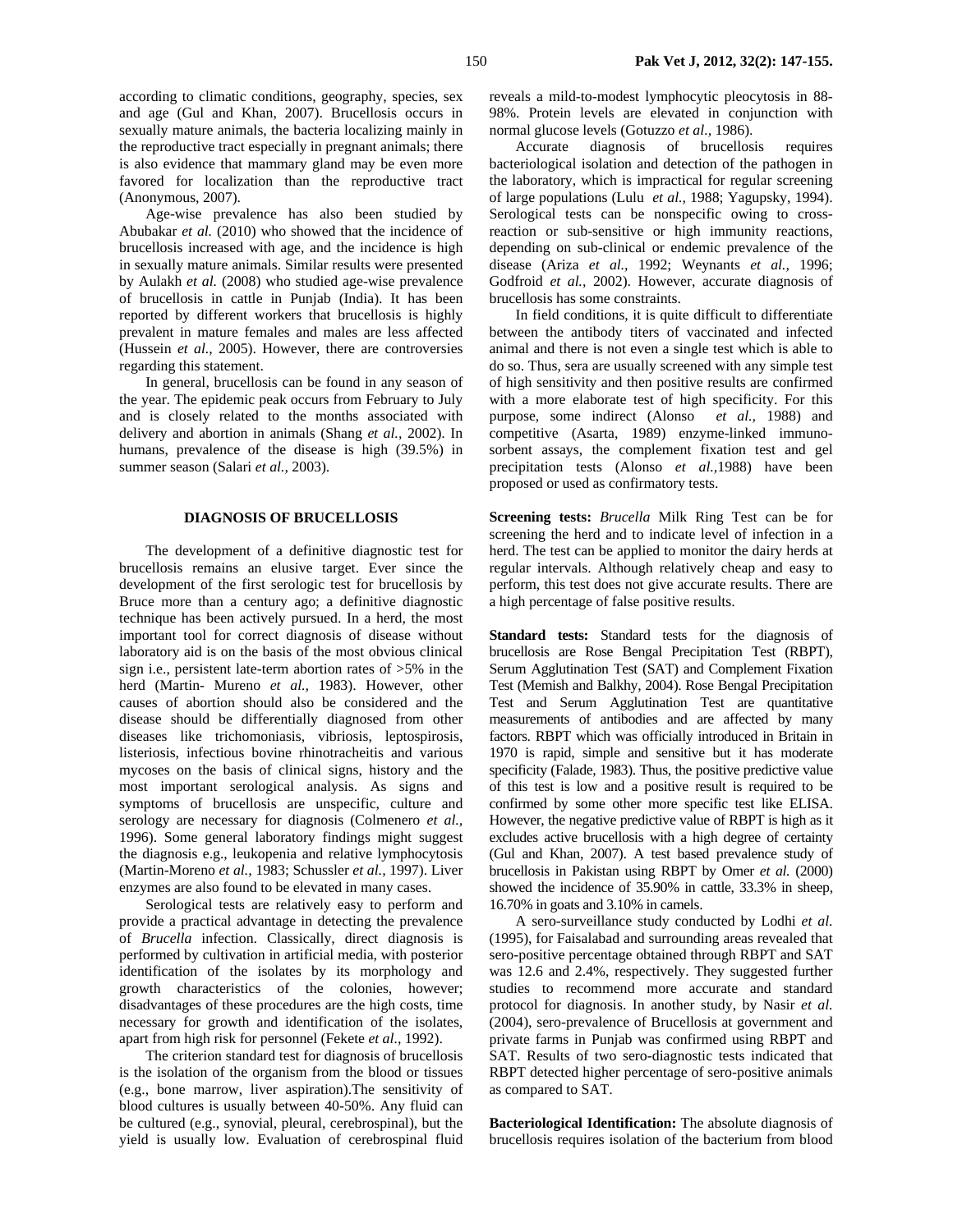or tissue samples. The sensitivity of blood culture varies, depending on individual laboratory practices and how actively the obtaining of cultures is pursued. The percentage of cases with positive cultures ranges from 15 to 70% (Memish *et al.,* 2000).

A variety of samples can be collected for culture and microscopic examination. Milk samples and vaginal swabs are particularly useful for diagnosis in live cattle. In addition, *B. abortus* can often be isolated from the secretions of non-lactating udders. This organism can also be cultured from aborted fetuses (stomach contents, spleen and lung) or the placenta. The spleen, mammary and genital lymph nodes, udder and late pregnant or early post-parturient uterus are the most reliable samples to collect at necropsy. *B. abortus* can also be cultured from semen, the testis or epididymis, and arthritis or hygroma fluids. Serum samples and milk samples can be collected for serology (OIE, 2009).

*Brucella* can be microscopically examined through modified Ziehl-Neelsen staining method which is not a definitive test. *Brucella* species are not truly acid-fast, but they are resistant to decolorization by weak acids, and stain red against a blue background (Mitchell and Humphreys, 1931). Other organisms such as *Chlamydophila abortus* and *Coxiella burnetii* can resemble *Brucella* (OIE, 2009).

A definitive diagnosis can be made if *B. abortus* is cultured from the animal. However, it is stated after evaluation of bacteriological culture techniques that the sensitivity of the B*. abortus* culturing is low (Navarro *et al.,*  2004). In addition, the culture technique is time-consuming and presents a great threat of infection for the laboratory personnel, as *Brucella* species are class III pathogens.

**Serological Diagnosis:** Serological diagnosis of brucellosis is used widely in most of the countries as criteria for control and eradication of disease. Conventionally, several techniques are used for the detection of *Brucella* antibodies. Each one of the technique detects different antibody isotypes, to determine an animal seropositive to brucellosis (Nielsen *et al.,*  1996). Although the serological tests have higher sensitivities as compared to culture techniques, but their specificities are generally low (Al-Attas *et al.,* 2000).

Different studies and trials have been conducted throughout the world for evaluation of *Brucella* diagnostic techniques. In a study, ELISA was compared with other serological techniques and was found to be more sensitive and specific. It is also confirmed from the findings that the standard tests like RBPT and SAT have low specificity because these tests detect only the antibodies to the LPS (lipopolysaccharide) antigen of *B. abortus* (Al-Attas *et al.,* 2000), which is similar to that of other Gram negative bacteria like Salmonella, *E. coli*, *Yersinia enterocolitica*, *Vibrio cholerae* etc. This antibody cross reactivity contributes towards low specificity of these tests.

**Enzyme linked immuno-sorbent assay (ELISA):** The protocol for Indirect ELISA for the detection of *Brucella* antibodies in milk & serum has been described by Limet *et al.* (1998). The introduction of indirect immunoenzymatic techniques in serological diagnosis has allowed the achievement of higher sensitivity and specificity levels

than most commonly used conventional techniques (Neilsen *et al.,* 1996). Indirect enzyme-linked immunosorbent assays (ELISAs) typically use cytoplasmic proteins as antigens. ELISA measures class M, G, and A immunoglobulins, which allows for a better interpretation of the clinical situation and overcomes some of the shortcomings of the serum agglutination test. A comparison with the serum agglutination test yields higher sensitivity and specificity (Almuneef and Memish, 2003). At present, application of the ELISA technique is considered a better test in early detection of infection than classical diagnostic tests like complement fixation, agglutination and precipitation (Rojas and Alonso, 1995). These ELISA assays have also been approved by International Office of Epizootics (OIE, 2009).

In certain studies conducted worldwide and even in Pakistan for the comparison of standard diagnostic tests and other serological techniques, it was concluded that ELISA assays are more accurate than tests like SAT and MRT, revealing high percentages of sero-positive samples. In this regard, Shafee (2007) confirmed the prevalence of Brucellosis in Quetta city using indirect ELISA assays. The overall prevalence was found to be 3% and 8.5% in cattle using MRT and i-ELISA, respectively. Indirect enzyme linked immunosorbent assays (I-ELISAs) have been used in various countries for sero-diagnosis of brucellosis in cattle and other animals (Romero *et al.,* 1995; Dajer *et al.,* 1998; Omer *et al.,*  2001) however, none of the diagnostic test has been standardized in buffaloes (Guarino *et al.,* 2001).

In contrast to above study, Munir *et al.* (2008) developed Immuno-capture ELISA assay using lipopolysaccaride (LPS), reported high sensitivity values and approved this test for the screening of buffalo herds. Results of study conducted by Hussain *et al.* (2008) to determine seroprevalence of brucellosis in cattle, buffalo and human population in Pakistan showed that RBPT and ELISA can be used efficiently for mass screening of *Brucella* antibodies in both animals and humans but ELISA is more sensitive and reliable. Moreover, the efficiency of ELISA has been evaluated for diagnosis of brucellosis in other species as well. El-Razik *et al.* (2007) have suggested its efficiency as a screening and confirmatory diagnostic test in goats and sheep.

**Polymerase Chain Reaction (PCR):** Molecular studies have now highlighted the pathogenesis of *Brucella*, for the development of newer diagnostic tools that will be useful in developing countries where brucellosis is a common disease. PCR testing for *Brucella*e is a recent advance with promising potential. It would allow for rapid and accurate diagnosis of brucellosis. PCR was first developed in the early 1990s and recently it has been used routinely for more accurate and specific diagnosis of brucellosis and other infectious agents (Asif *et al.,* 2009).

Two major genetic targets are the *Brucella* gene BCSP31 and the 16S-23S rRNA operon (Debeaumont *et al.,*  2005; Navarro *et al.,* 2006). The 16S-23S rRNA operon has been shown in studies to be more reliable in terms of sensitivity but is not yet widely used in clinical practice and needs more standardization. Possible applications would include evaluating cases of relapse and monitoring response to therapy. Other promising tests include real-time PCR, and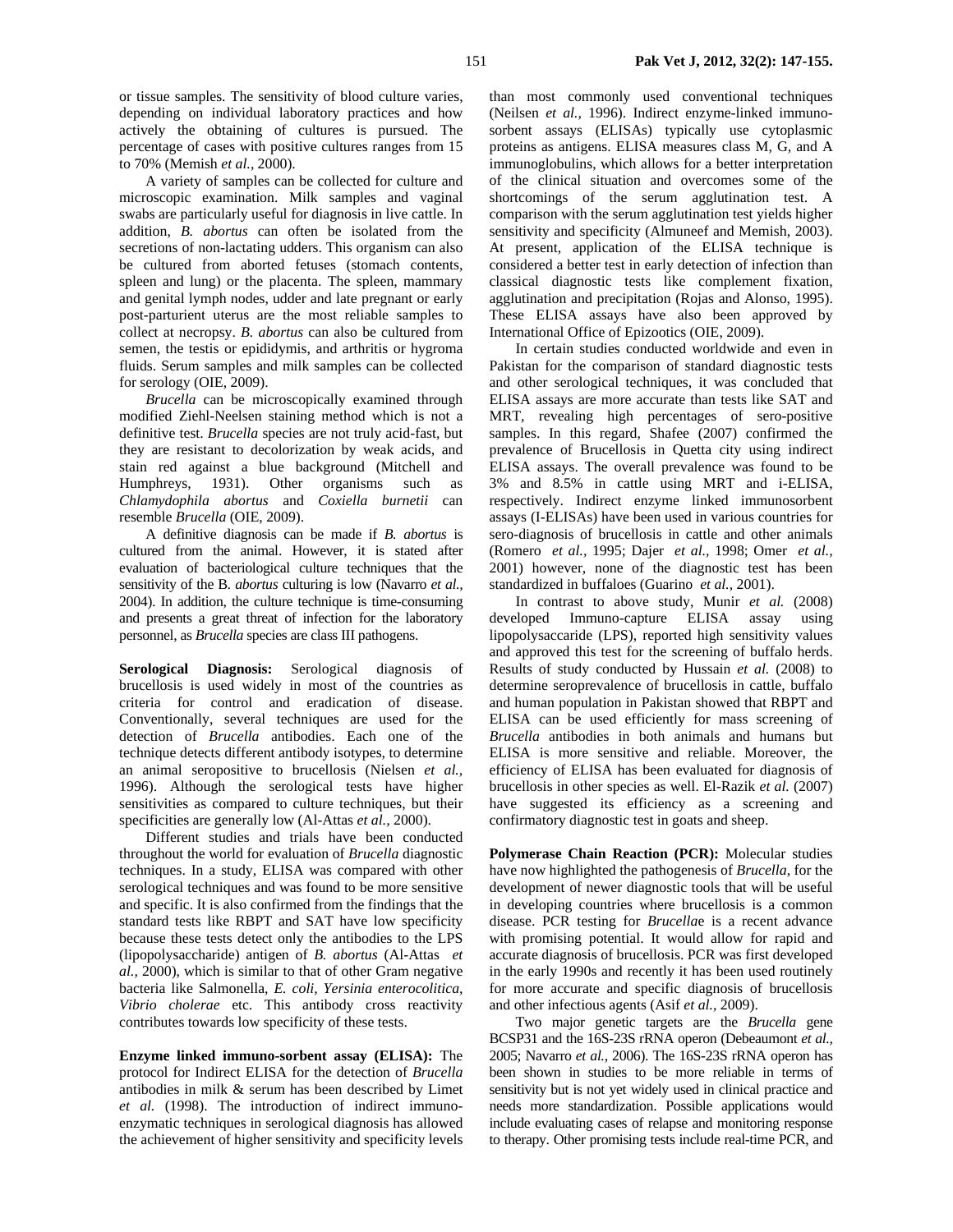PCR-ELISA, but the clinical role for these tests remains to be defined (Mitka *et al.,* 2007).

Asif *et al.* (2009) demonstrated that PCR is the most authenticated test for diagnosis of brucellosis. They presented the first ever report of molecular characterization of *B. abortus* BSCP31 gene from Pakistan. Their study revealed that SAT, RBPT and other standard tests should be only used for screening the herds but not for confirmatory diagnosis in individual animals. The sero-positive SAT samples should be subjected to PCR.

In Pakistan, a study was conducted by Akhtar *et al.* (2010) which was aimed at comparing the efficacy of conventional diagnostic methods and evaluation of PCR for the diagnosis of bovine brucellosis. The efficacy for RBPT and MRT was calculated in terms of specificity and sensitivity in cattle and buffaloes. In the continuation of this study polymerase chain reaction (PCR) was evaluated for its diagnostic efficacy of quick *B. abortus* isolation from same samples. The antigenic detection of *Brucella* using PCR gave more positive results than conventional RBPT and MRT. Therefore, the combination of both conventional tests along with serum PCR can be recommended. Moreover, in our circumstances PCR cannot be used as initial screening tests for large herds because of high cost as compared to other two tests, unchecked quality control measures, sample contamination and time consumption.

**Diagnostic Plans in Pakistan:** In Pakistan, veterinarians mostly rely on the above described conventional serological tests due to the lack of more specific diagnostic facilities and economic constraints. The most widely performed tests at government livestock laboratories in Pakistan are Rose Bengal Precipitation Test and Serum Agglutination Test (Gul and Khan, 2007; Asif *et al.,* 2009).

# **PREVENTION AND CONTROL**

Compatible relationships of *Brucella* species with the hosts including variable incubation periods, long survival time in both extracellular and intracellular environments, asymptomatic carrier stages and resistance to treatment are the major problems. These and animal husbandry factors such as nomadism, co-mingling, and increasing population sizes assure difficulties in control of disease (Rahman *et al.,* 2006). Brucellosis control programs based on various strategies, including vaccination and/or testand-slaughter of infected animals, has been successful in controlling the disease in animals in several countries. Brucellosis can be prevented in humans by controlling, or better, eliminating the disease in the animal population, avoiding consumption of raw milk, raw milk products and adopting hygienic practices. Proper heat treatment of milk or milk products is important for effective prevention of brucellosis in humans. Moreover, brucellosis must be included in public health education, and public awareness programs, particularly in the rural areas of Pakistan and efforts should be directed towards preventive measures but not curative services.

The World Health Organization (WHO) has long been involved in brucellosis surveillance and control including research and development of vaccines to

prevent animal brucellosis (Munir *et al*., 2010). Efforts are directed at detection and prevention because no practical treatment is available. WHO has been implementing regional control programs in Middle East and Latin American countries with collaboration of OIE and FAO.

Brucellosis is a neglected disease in Pakistan, where few studies have been carried out to estimate its prevalence. A full description of the epidemiology of the disease is needed for planning interventional strategies for its prevention and control. Mukhtar and Kokab (2008) provided the following guidelines which should be considered for control of brucellosis:

- Proper diagnosis
- Scheduled vaccination programs for young animals
- Screening of herds, livestock markets, abattoirs & subsequent removal of diseased
- Awareness among the farmers, livestock & public health authorities

**Strategies for Control:** Like all other bacterial diseases, brucellosis is highly infectious and contagious disease with rapid intra and inter-herd spreading potential (Ahmad, 2005). Thus, a single control strategy could not be recommended. However, several countries have been declared brucellosis free because of continuous efforts and implementation of strategic control measures for eradication.

There are three kinds of control measures:

- 1. Reducing or eliminating the source or reservoir of infection by quarantine, destruction of reservoir, early detection of disease and environmental control (Ahmad, 2005). Quarantine is usually imposed on animals entering a country or establishment so that any disease they may be carrying or incubating can be identified. In this way, *Brucella* infections have been eliminated from the United States.
- 2. Breaking the connection between the source of the infection and susceptible animals by general cleaning and sanitation measures.
- 3. Reducing the number of susceptible population by immunization. This concept is called herd immunity. Mass immunization as a preventive technique has the advantage of allowing the freedom of movement to resistant animals, unlike environmental control, in which the animal is confined to the controlled area.

The countries which are qualified as brucellosis free are those where all the cattle herds are serologically negative for the disease and none of the animals have been found positive for the past five years (WHO). The system for control is decided by the country concerned. However, tactics such as on farm quarantine, movement restrictions and biosecurity are used, at some stage in at least all the eradication programs. Surveillance, either passive or active, has been an underlying feature of most programs led by many countries, abattoirs being the major source of data. New Zealand is free from brucellosis and the methods used for eradication exemplify a range of disease control strategies such as stamping out affected herds, compulsory treatment, vaccination, and test and removal (Davidson, 2002). Similar strategies for control have been reported by America. In Egypt, two approaches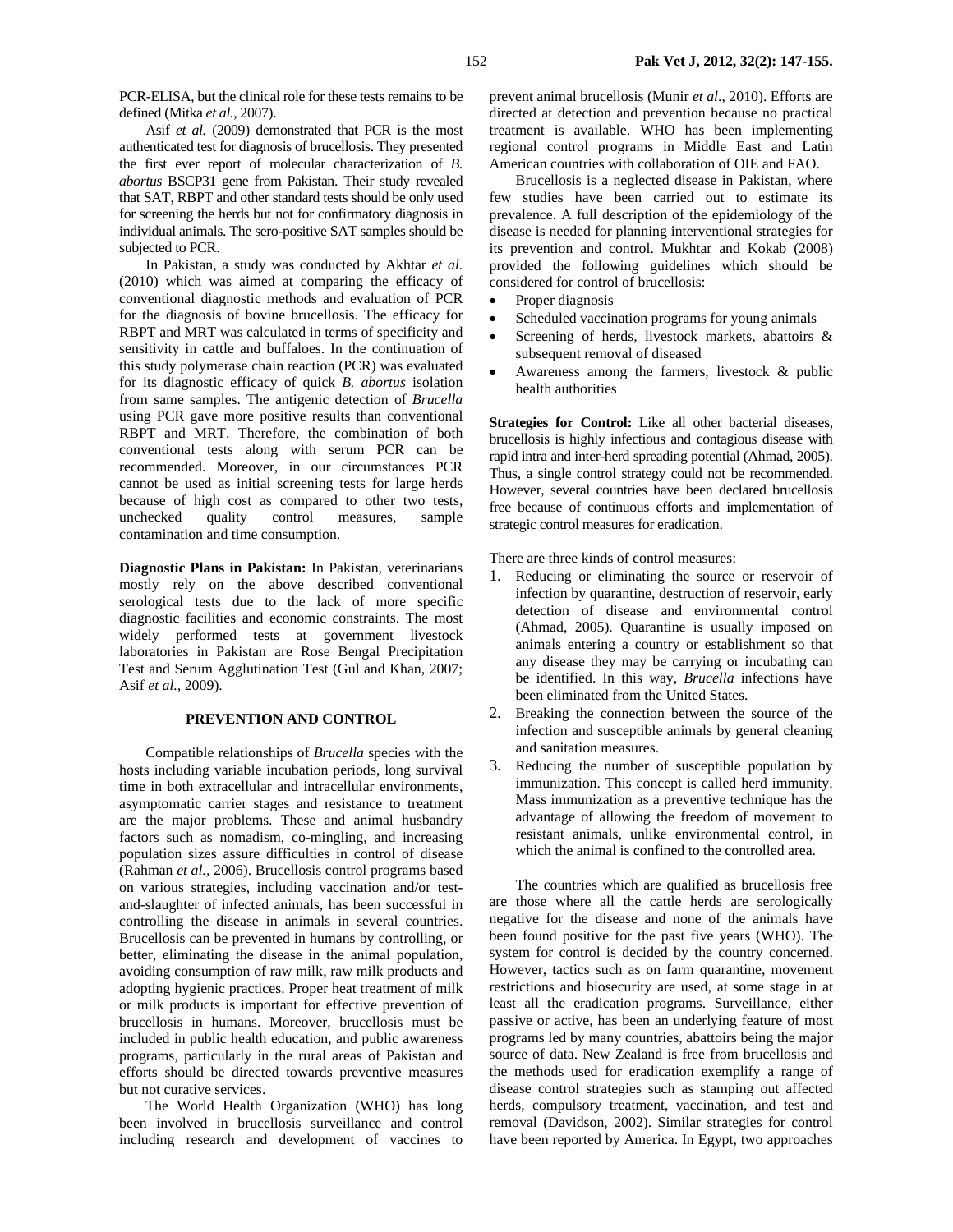are used, one is to test the animals and then slaughter the infected ones having positive serologic tests; while the other approach is vaccination of the animal population (Fathey and Moghney, 2004).

**Vaccination:** Vaccination as the sole means of brucellosis control has been proven to be effective. Reduction in the number of positive animals in a herd is directly related to the percentage of vaccinated animals. However, when proceeding from a control to an eradication program, a test and slaughter program is necessary. Modified live vaccines are available against *Brucella* spps*. B. abortus*  S19, RB51 and *B. melitensis* Rev.1 are proven effective vaccines against *B. abortus* in cattle and against *B. melitensis* and *B. ovis* in sheep and goats, respectively (Elberg, 1996). Despite the availability, these vaccines have several drawbacks, including residual virulence for animals and humans (Gamboa *et al.,* 2009).

**Choice of Ideal Brucellosis vaccine:** Live vaccines have proved superior to inactivated products for the prevention of brucellosis (Nicoletti, 1990). They are effective, inexpensive, and immunity is more persistent. The ideal live vaccine should not produce disease in vaccinated animals; it should prevent infection in both sexes at any age, it should not stimulate persistent antibodies interfering with accurate sero-diagnosis (it should give very few false positive results), it should be biologically stable, free of reversion to virulence *in vitro* and *in vivo and* non-pathogenic for humans (Adams, 1990). The ideal live vaccine should also contain specific genetic or phenotypic markers that would make it easy to differentiate from field isolates.

**S19 vaccine:** *B. abortus* "strain 19" or S19 (here after, S19) is a spontaneously attenuated strain discovered by Dr. John Buck in 1923 (Graves, 1943). Live, attenuated strain S19 had been used worldwide since the early 1930s as an effective vaccine to prevent brucellosis in cattle, until it was replaced by RB51 in 1990s. *Brucella* Strain 19 maintains its smooth appearance derived from the presence of the extracellular lipopolysaccharide (LPS) (Mukherjee *et al.,* 2005). Caporale *et al.* (2010) studied to evaluate the efficacy of RB51 in water buffalo compared to the *B. abortus* S19 vaccine (S19). A statistical significanct difference was found when evaluation was performed to assess the immunogenicity values obtained in buffalo vaccinated with S19, compared to those obtained in buffalo vaccinated with the RB51 vaccine and in the unvaccinated control group.

**RB51 vaccine:** *B.rucella abortus* strain RB51 vaccine has been developed in United States and tested for its efficacy and safety. This mutant strain of *B. abortus* does not produce cross-reacting antibodies in vaccinated cattle that are detected in the routine surveillance tests. It means that cattle vaccinated with RB51 remain negative on the brucellosis surveillance tests and do not give false positive results (Edmondson and Breitmeyer, 1996). This is because *Brucella* strain RB51 is rough as it lacks the lipopolysaccharide O chain, this feature gives it an advantage because it does not induce the antibodies that are detected by official diagnostic tests, resulting in the

differentiation of vaccinated from infected animals (Herrera *et al.,* 2010).

At present, over 5 million calves have been vaccinated subcutaneously with the recommended dose of 1-3.4 x  $10^{10}$  organisms without deleterious effects. Unpublished observations regarding protective efficacy suggest that immunization should start with animals not younger than 4 months (OIE, 2004). Pregnant cattle can be safely vaccinated without the induction of abortion or placentitis (Young, 1998).

Both vaccines have the disadvantages of causing abortion in a proportion of pregnant animals, and of being pathogenic for humans. Several approaches have been followed to overcome the main problem encountered in animal vaccination with live attenuated smooth *Brucella*  strains, i.e. inability to distinguish vaccinated animals from infected animals by the current standard serological tests (Fensterbank *et al.,* 1986).

## **SITUATION IN PAKISTAN**

As stated earlier, brucellosis is a neglected disease and no official policy for brucellosis eradication exists in Pakistan. Therefore, no mandatory measures have been adopted to curtail the spread of the disease in government and private herds (Akhtar *et al.,* 1990). Veterinary Services, economic conditions and methods of farming in the country, suggest that the appropriate method for the control of brucellosis is immuno-prophylaxis, although vaccines against brucellosis are not manufactured in the country (Akhtar *et al.,*1990; Afzal *et al.,* 2000).

The most popular vaccine for brucellosis in large ruminants is *Brucella abortus* strain 19 (Afzal *et al.,* 2000). Owing to the high prices of cattle and buffalo, the test-and-slaughter method is not a pragmatic approach to the eradication of bovine brucellosis in Pakistan. Testing, isolation and separate management of reactors is the only viable option to limit the spread of brucellosis in official and large private herds. However, the impact of such a policy in Pakistan has yet to be demonstrated.

#### **REFERENCES**

- Abubakar M, MJ Arshed, M Hussain, Ehtisham-ul-Haq and Q Ali, 2010. Serological evidence of *Brucella abortus* prevalence in Punjab province, Pakistan-a cross-sectional study. Transbound Emerg Dis, 57: 443-447.
- Adams LG, 1990. Development of live *Brucella* vaccines. In: Advances in brucellosis Research. (Adams LG ed), Texas A&M University Press, pp: 250-276.
- Afzal M, M Ashraf and M Jahangir, 2000. Immune Response of buffaloes to vaccination with *Brucella abortus* strain 19. Rev Sci Tech Off Int Epiz, 19: 867-870.
- Ahmad K, 2005. Control of animal diseases caused by bacteria: Principles and approaches, Pak Vet J, 25: 200-202.
- Ahmad R, S Javed and M Latif, 1990. An investigation on the prevalence & treatment of brucellosis in buffaloes and cows. Pak Vet J, 10: 107-109.
- Ahmad R, MA Munir and M Latif, 1994. Production systems and brucellosis in buffaloes. Pak J Agric Sci, 31: 341-344.
- Ahmed R and MA Munir, 1995a. Epidemiological investigations of brucellosis in horses, dogs, cats and poultry. Pak Vet J, 15: 85-88.
- Ahmed R and MA Munir, 1995b. Epidemiological investigations of brucellosis in Pakistan. Pak Vet J, 15: 169-172.
- Akhtar S, M Afzal, S Ali and MI Khan, 1990. Effects of reactor retention on the spread of brucellosis in Jersey cattle and buffalo herds. Rev Sci Tech Off Int Epiz, 9: 1179-1185.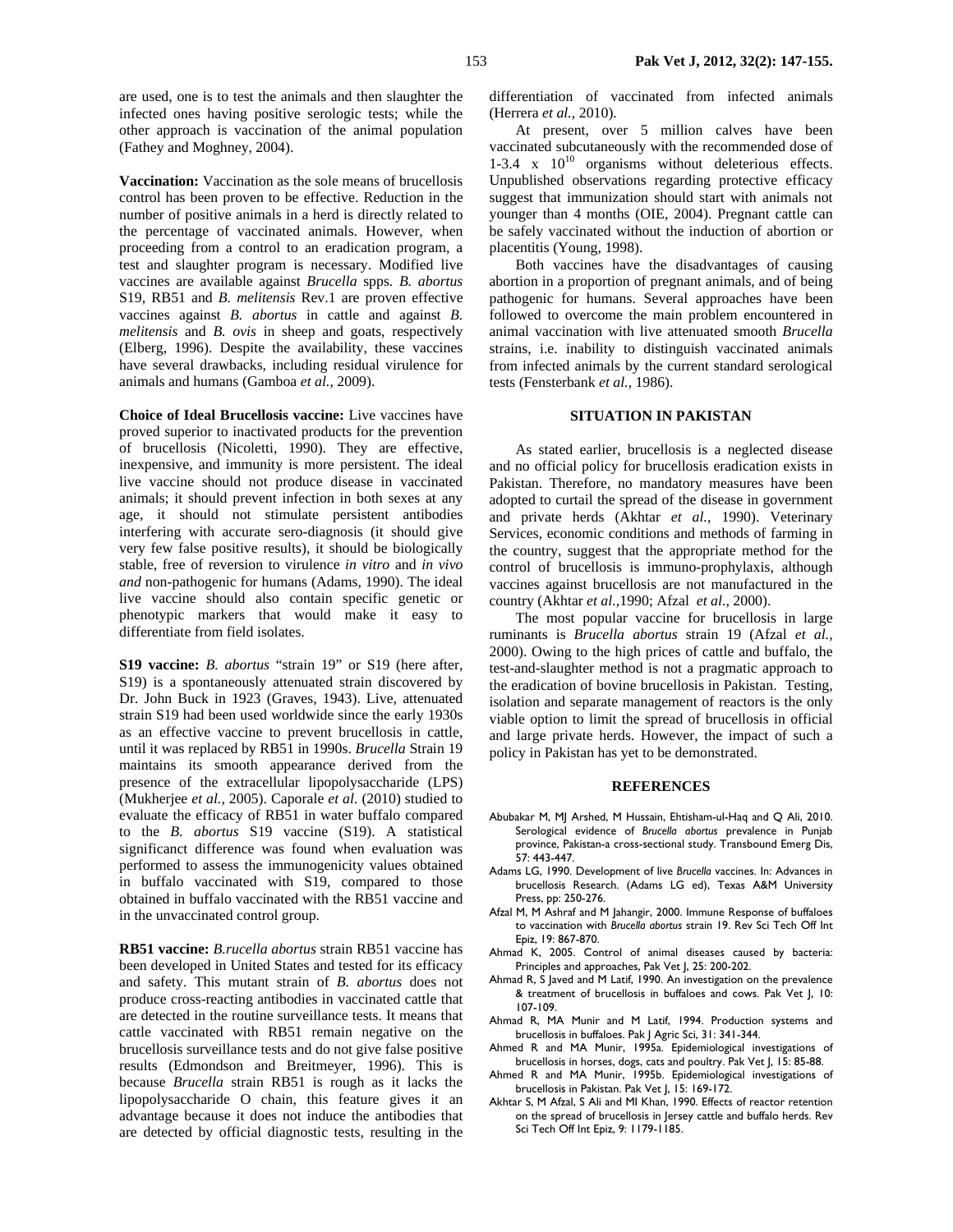- Akhtar R, ZI Chaudhry, AR Shakoori, M Ahmad and A Aslam, 2010. Comparative efficacy of conventional diagnostic methods and evaluation of polymerase chain reaction for the diagnosis of bovine brucellosis. Vet World, 3: 53-56.
- Al-Attas RA, M Alkhalifa and AR Alqurashi, 2000. Evaluation of PCR, culture and serology for the diagnosis of acute human brucellosis. Ann Saudi Med, 20: 224-228.
- Almuneef M and ZA Memish, 2003. Prevalence of *Brucella* antibodies after acute brucellosis. J Chemother, 15: 148-153.
- Alonso U, BI Moriyon, R Diaz and JM Blasco, 1988. Enzyme-linked immunosorbent assay with *Brucella* native hapten polysaccharide and smooth lipopolysaccharide. J Clin Microbiol, 26: 2642-2646.
- Anonymous, 2007. Brucellosis background. American Veterinary Medical Association. www.avma.org/public\_health/brucellosis bgnd.asp Accessed on February 20, 2007
- Ariza J, T Pellicer, R Pallares, A Foz and F Gudiol, 1992. Specific antibody profile in human brucellosis. Clin Infect Dis, 14: 131–140
- Asarta A, 1989. Erradicacion de la brucellosis en el ganado vacuno de Navarra. In: Sociedad Espaola de Microbiologia, Actas del XII Congreso Nacional de Microbiologia, Pamplona, Spain, pp: 371- 375.
- Asif M, AR Awan, ME Babar, A Ali, S Firyal and QM Khan, 2009. Development of genetic marker for molecular detection of *Brucella abortus*. Pak J Zool Suppl Ser, 9: 267-271.
- Aulakh HK, PK Patil, S Sharma, H Kumar, V Mahajan and KS Sandhu, 2008. A Study on the Epidemiology of bovine brucellosis in Punjab (India) using milk-ELISA. Acta Vet Brno, 77: 393–399.
- Baba MM, SE Sarkindared and F Brisibe, 2001. Serological evidence of brucellosis among predisposed patients with pyrexia of unknown origin in the north eastern Nigeria. Cent Eur J Pub Health, 9: 158– 161.
- Bercovich Z, 1998. Maintenance of *Brucella abortus*-free herds: a review with emphasis on the epidemiology and the problems in diagnosing brucellosis in areas of low prevalence. Vet Quart, 20: 81-88.
- Caporale V, B Bonfini, E Di Giannatale, A Di Provvido, S Forcella, A Giovannini, M. Tittarelli and M Scacchia, 2010. Efficacy of *Brucella abortus* vaccine strain RB51 compared to the reference vaccine *Brucella abortus* strain 19 in water buffalo. Vet Ital, 46: 13-19.
- Christopher S, BL Umapathy and KL Ravikumar, 2010. Brucellosis: review on the recent trends in pathogenicity and laboratory diagnosis. J Lab Physicians, 2: 55-60.
- Colmenero JD, JM Reguera, F Martos, D Sánchez-De-Mora, M Delgado, M Causse , A Martín-Farfán and C Juárez, 1996. Complications associated with *Brucella melitensis* infection: a study of 530 cases. Medicine (Baltimore), 75: 195-211.

Corbel MJ, 1998. *Brucella*. J Syst Bacteriol, 2: 842-844.

- Dajer AA, RE Gutierrez and VD Zapato, 1998. Use of the ELISA and rivanol agglutination tests for the diagnosis of bovine brucellosis in Yucatan, Mexico. Vet Mexico J, 29: 167-171
- Davidson RM*,* 2002. Control and eradication of animal diseases in New Zealand. New Zealand Vet J, 50: 6-12.
- Debeaumont C, PA Falconnet and M Maurin, 2005. Real-time PCR for detection of *Brucella* spp. DNA in human serum samples. Eur J Clin Microbiol Infect Dis*,* 24: 842-845.
- Edmondson A and RE Breitmeyer, 1996. UCD Vet Views, California Cattleman, April 1996. University of California, Davis. http://www.vetmed.ucdavis.edu/vetext/INF-BE\_cca/INF-BE\_cca96/ INF-BE\_cca9604.html
- Elberg S, 1996. Rev.1 *Brucella melitensis* vaccine. Part III: Veterinary Bulletin, 66**:** 1193-1200
- El-Razik KA, YA Ghazi and EM Salama, 2007. Monitoring of *Brucella* reactor does following milk examination using different techniques. Pak J Biol Sci, 10: 240-244.
- England T, L Kelly, R D Jones, A MacMillan and M Wooldridge, 2004. A simulation model of brucellosis spread in British cattle under several testing regimes. Prev Vet Med, 63: 63-73.
- FAO 2003. Guidelines for coordinated human and animal brucellosis surveillance. FAO Animal Produc Heal Paper, 156: 3-4.
- Falade S, 1983. Some observations n the use of Rose Bengal plate and tube agglutination in caprine brucellosis. Trop Vet, 1: 49-53.
- Fathey AR and A Moghney, 2004. A preliminary study on brucellosis on camels at Behira province. Assuit Univ Bull Environ Res, 7: 39-43.
- Fekete A, JA Bantle and SM Halling, 1992. Detection of *Brucella* by polymerase chain reaction in bovine fetal and maternal tissues. J Vet Diagn Invest, 4: 79–83.
- Fensterbank R, 1986. Brucellosis in cattle, sheep and goats: diagnosis, control and vaccination. Rev Sci Tech Off Int Epiz, 5: 605-618.
- Fichi TA, 2003. Intracellular survival of *Brucella*: defining the link with persistence. Vet Microbiol, 92: 213-223.
- Forbes LB and SV Tessaro, 1996. Infection of cattle with *Brucella abortus* biovar 1 isolated from a bison in Wood Buffalo National Park. Can Vet J, 37: 415-419.
- Gamboa AM, TA Fitch, MM Kahl-McDonagh, G Gomez and AC Rice-Ficht, 2009. The *Brucella abortus* S19 DeltavjbR live vaccine candidate is safer than S19 and confers protection against wildtype challenge in BALB/c mice when delivered in sustained-release vehicles. Infect Immun, 77: 877-884.
- Gebretsadik B, K Belihu and Y Asfaw, 2007. Sero-epidemiological investigation of bovine brucellosis in the extensive cattle production system of Tigray Region of Ethiopia. Int J Appl Res Vet Med, 5: 65-71.
- Graves RR, 1943. The Story of John M. Buck's and Matilda's contribution to the cattle industry. J Amer Vet Med Ass 102: 193– 195.
- Grillo MJ, MJ DeMiguel, PM Munoz, CM Marin, J Ariza and JM Blasco, 2006. Efficacy of several antiniotic combinations against *Brucella melitensis* Rev1 experimental infection in BALB/c mice. J Antimicrob Chemother, 58: 622–626.
- Godfroid J, C Saegerman, V Wellemans, K Walravens, J Letesson, A Tibor, A McMillan, S Spencer and M Sanna, 2002. How to substantiate eradication of bovine brucellosis when aspecific serological reactions occur in the course of brucellosis testing. Vet Microbiol 90: 461–477.
- Godfroid J and A Kasbohrer, 2002. Brucellosis in the European Union and Norway at the turn of the twenty-first century. Vet Microbiol, 90: 135–145.
- Gotuzzo E, C Carrillo, J Guerra and L Llosa, 1986. An evaluation of diagnostic methods for brucellosis--the value of bone marrow culture. J Infect Dis*,* 153: 122-125.
- Guarino A, G Fusco, L Serpe, P Gallo, DI Matteo, G Urbani, M Tittarelli, M D Ventura and R Condoleo, 2001. Indirect ELISA for the diagnosis of brucellosis in water buffaloes (*Bubalus bubalis*) in Italy. Vet Rec, 149: 88-90.
- Gul ST and A Khan, 2007. Epidemiology and epizootology of brucellosis: A review. Pak Vet J, 27: 145-151.
- Hamidullah M, R Khan and I Khan, 2009. Seroprevalence of brucellosis in animals in district kohat NWFP and comparison of two serological tests*.* Pak J Sci, 61: 242-243.
- Hellmann E, C Staak and M Baumann, 1984. Bovine brucellosis among two different cattle populations in Bahr el Ghazal Province of Southern Sudan. Tropenmed Parasitol, 35: 123-126.
- Herrera L, F Suárez-Güemes, B Arellano Reynoso, E G Palomares-Resendiz, R Hernández-Castro and E Díaz Aparicio, 2010. Experiences in Mexico of the vaccination in bovines and goats, with *Brucella abortus* RB51. Current research, technology and education topics in applied microbiology and microbial biotechnology, A. Mendez vilas (Ed), pp: 694-699.
- Hoffmann D, 1999. Asian Livestock to the Year 2000 and beyond. Working Paper series 1/2, 1-44.
- Hussain I, MI Arshad, MS Mahmood and M Akhtar, 2008. Seroprevalence of Brucellosis in Human, Cattle, and Buffalo Populations in Pakistan. Turk J Vet Anim Sci, 32: 315-318.
- Hussein AA, AS Sayed and MA El Feki, 2005. Seroepidemiological study on human brucellosis in Assiut Governorate. Egypt J Immumol, 12: 49-56.
- Jarvis BW, TH Harris, N Qureshi and GA Splitter, 2002. Rough lipopolysaccharide from *Brucella abortus* and *Escherichia coli*  differentially activates the same mitogen-activated protein kinase signaling pathways for tumor necrosis factor alpha in RAW 264.7 macrophage-like cells. Infect Immun, 70: 7165-7168.
- Kagumba M and E Nandokha, 1978. A survey of the prevalence of bovine brucellosis in east Africa. Bull Anim Health Prod Afr, 26: 224-229.
- Leslie, C, A Balows and M Sussman, 1998. Microbiology and microbial infections. Syst Bacteriol, 2**:** 829-830.
- Limet JN, P Kerkhofs, R Wijffels and P Dekeyser, 1988. Diagnostic serologique de la brucellose bovine par ELISA. Ann Med Vet, 132: 565-575.
- Lodhi LA, H Jamil, ZI Qureshi and I Ahmad, 1995. Sero-prevalence of brucellosis in buffaloes in & around Faisalabad. Pak Vet J, 15: 127- 128.